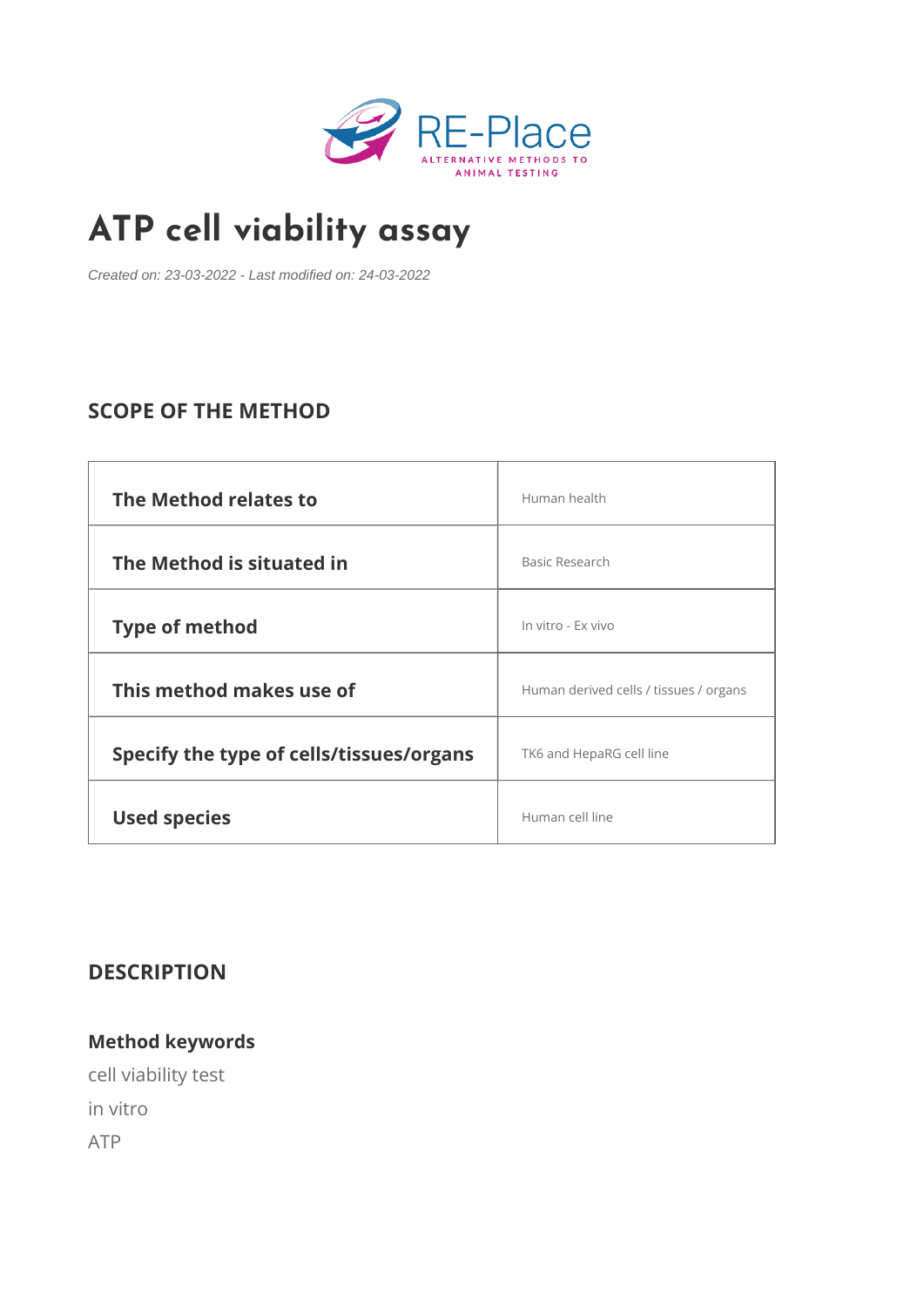### **Scientific area keywords**

in vitro cytotoxicity

### **Method description**

The ATP cell viability assay (CellTiter-Glo assay test kit) provides a quantitative measurement of the ATP content directly proportional to the number of cells present in culture. The homogeneous assay procedure involves adding one single reagent, CellTiter-Glo Reagent directly to cells cultured in serum-supplemented medium. This results in cell lysis and generation of a luminescent signal proportional to the amount of ATP present. Luminescence can be measured already 10 minutes after adding reagent & mixing. The half-life of the luminescent signal is greater than five hours so the measurement can be performed even hours after adding the reagent. The CellTiter-Glo® Assay relies on the properties of a proprietary thermostable luciferase (Ultra-Glo™ Recombinant Luciferase), which generates a stable "glow-type" luminescent signal. % Cell viability after exposure is calculated through comparison of measured RLU of unexposed control cells (set to 100% viability) and exposed cells.

#### **Lab equipment**

Standard equipment for working with cell cultures, luminometer

#### **Method status**

History of use Published in peer reviewed journal

## **PROS, CONS & FUTURE POTENTIAL**

**Advantages**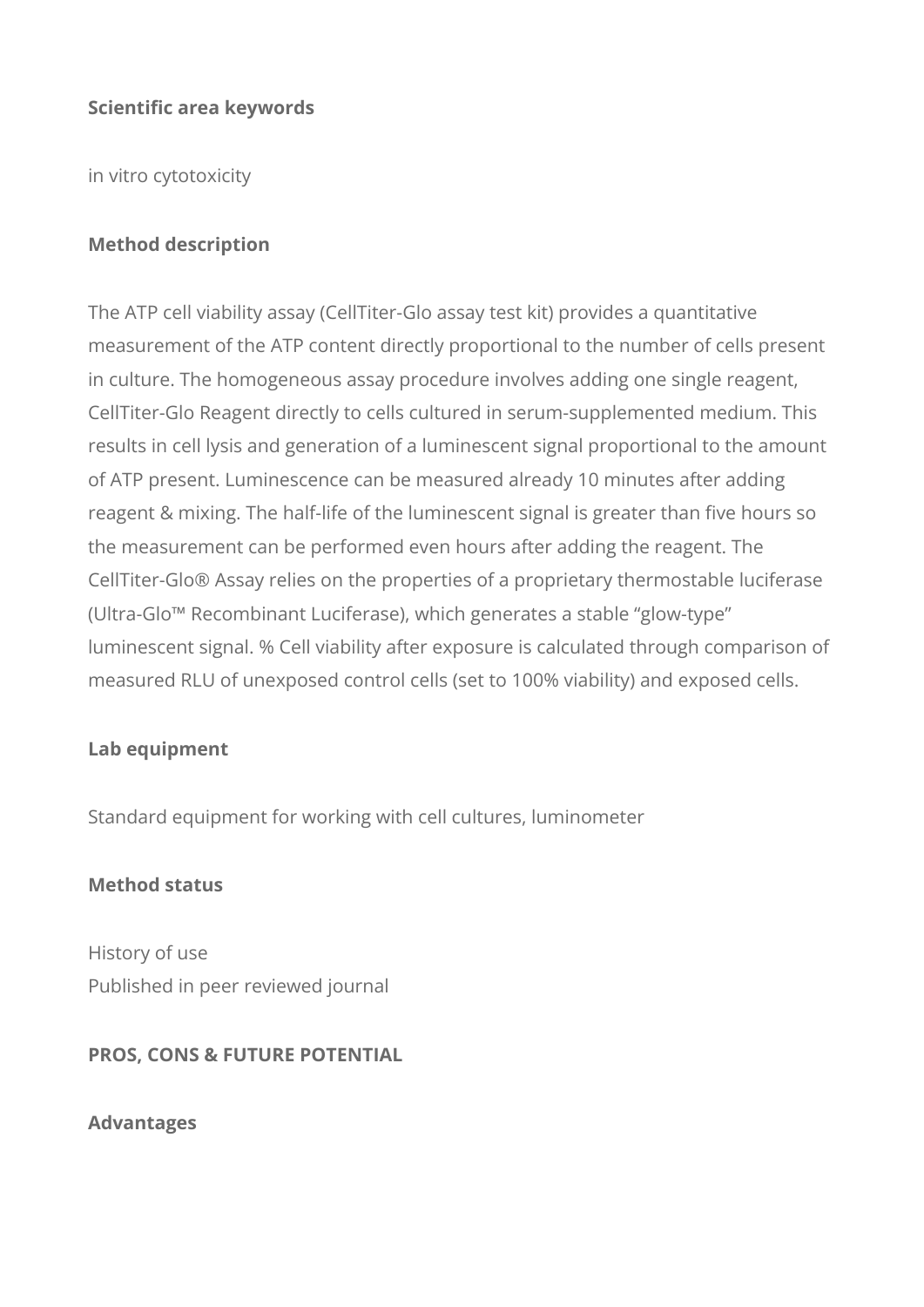Sensitive (even few cells can be detected), Fast (data available 10 minutes after adding reagent), Easy, Very stable luminescent signal flexible (ATP content from both suspension cells in different well formats can be measured), No interference with compounds with oxido-reductive potential compounds (NRU).

Challenges

Expensive (test kit),

Sensitivity can be a disadvantage (the occurrence of metabolic fluctuations of the ATP content per cells).

REFERENCES, ASSOCIATED DOCUMENTS AND OTHER INFORM

References

J Shi, S Springer, P Escobar (2010) Coupling cytotoxicity biom assessment in TK6 human lymphoblast cells 10.1016/j.mrgento.

Associated documents

[CellTiterGlo Luminescent Cell Viabi](https://www.re-place.be/sites/default/files/CellTiterGlo Luminescent Cell Viability Assay TB288.pdf)lity Assay TB288.pdf Coupling\_cytotoxicity\_biomarkers\_with\_DNA\_damage\_assessme

PARTNERS AND COLLABORATIONS

Organisation Name of the organ Sscaitein sano Departme@hemical and physical health risks